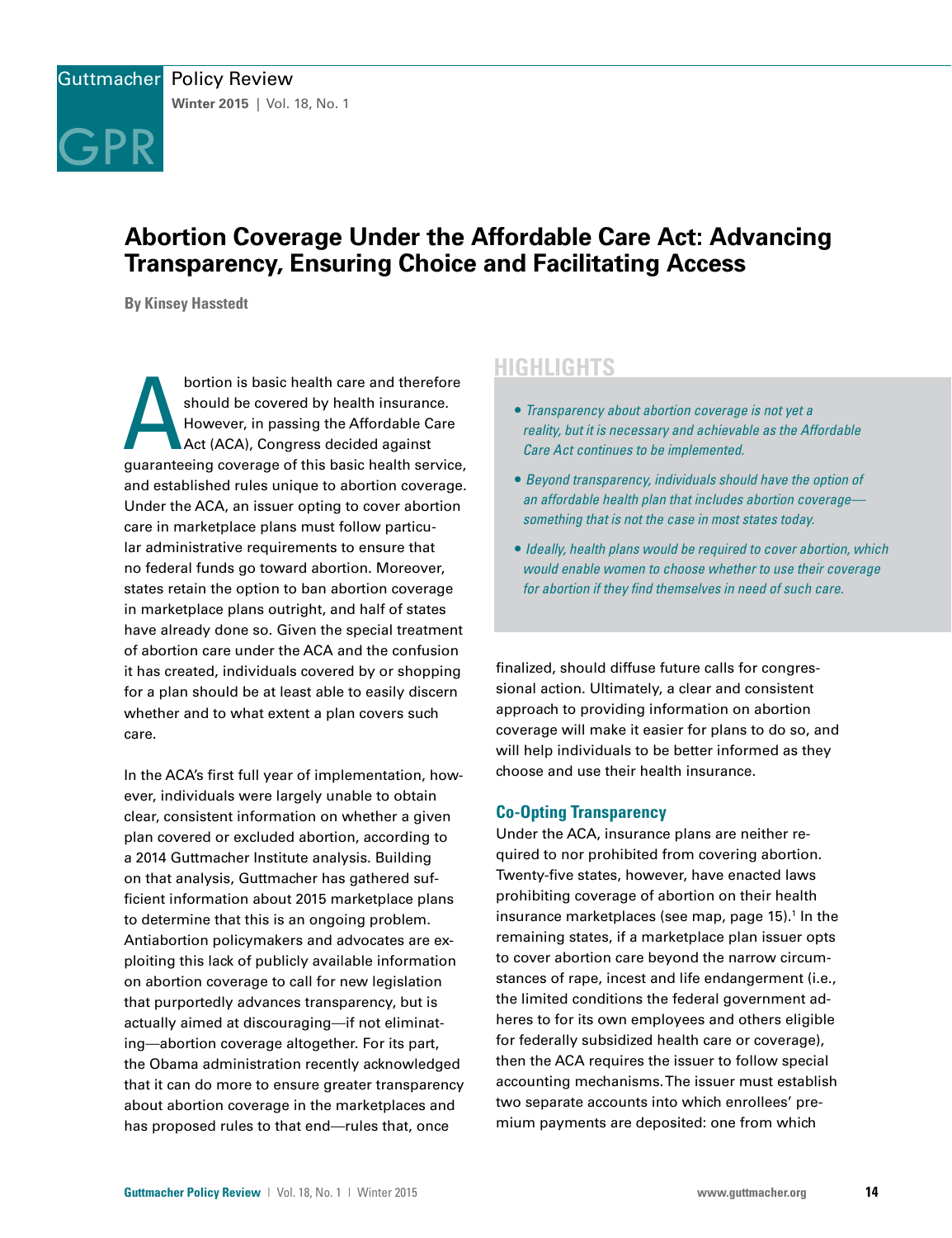abortion claims (beyond instances of rape, incest or life endangerment) are paid and another comprising the vast majority of enrollees' premium dollars from which all other claims are paid. This arrangement is intended to ensure that federal subsidies are segregated from the private funds used to cover abortion. Antiabortion policymakers now commonly use the deceptive term "abortion surcharge" to describe the proportion of an individual's premium payment separated for coverage of abortion.

Notably, the ACA allows, but does not require, issuers to itemize or separate on a monthly premium bill the part of the premium that goes toward abortion coverage. Plus, the law allows for enrollees to pay the full amount of their premium, including the proportion going toward abortion care, with a single payment. Although this situation raises suspicion in the minds of antiabortion members of Congress, a U.S. Government Accountability Office (GAO) review they requested on abortion coverage under the ACA found no evidence of noncompliance with these provisions.<sup>2</sup>

The ACA does state that plans covering abortion beyond cases of rape, incest or life endangerment must inform individuals of this coverage "as part of the summary of benefits and coverage explanation, at the time of enrollment." Summary of benefits and coverage (SBC) forms are standardized documents providing basic, comparable coverage and cost information that all private plans, including those offered through insurance marketplaces and by employers, must make available to consumers and enrollees under the ACA. The law requires plans to disclose any major coverage exclusions, although nothing in the law stipulates that any specific attention be paid to abortion.

#### **UNDERCUTTING CHOICE AND ACCESS**





*Source:* Guttmacher Institute *Note:* As of April 2015. *Source:* Guttmacher Institute.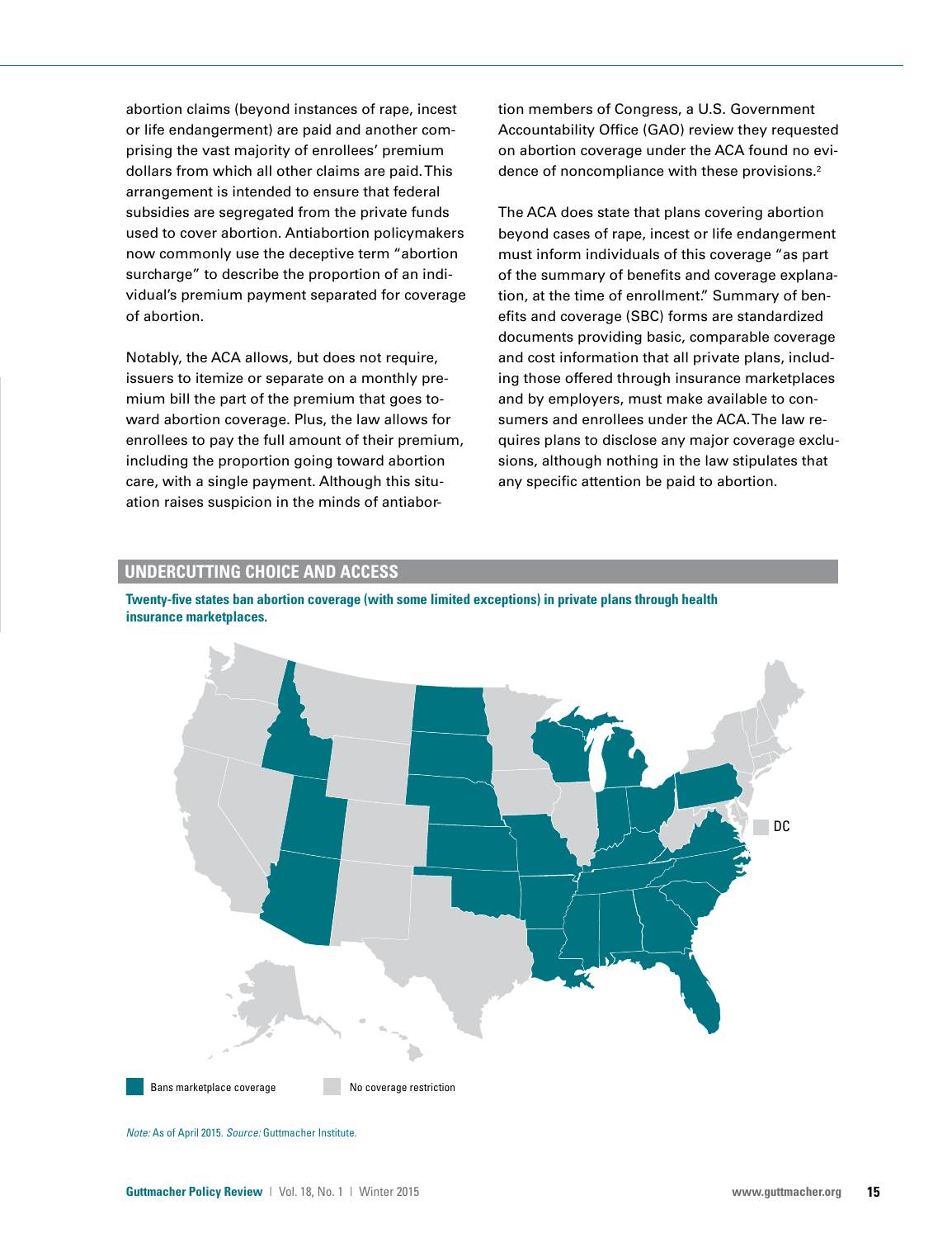Both sides of the abortion rights divide appear to agree that the lack of easily accessible information on whether and how plans cover abortion care is a problem. In practice, however, antiabortion policymakers clearly are pursuing a much more radical agenda under the pretense of advancing transparency.

On January 22, timed to coincide with the annual March for Life organized by opponents of the Supreme Court's *Roe v. Wade* decision, Rep. Chris Smith (R-NJ) introduced and the U.S. House of Representatives passed the No Taxpayer Funding for Abortion and Abortion Insurance Full Disclosure Act of 2015; the bill is identical to a version the House passed in 2014, but which never became law. Despite highlighting "disclosure" as a main purpose, the bill would render transparency largely moot, as it aims to eliminate abortion from both private and public insurance coverage.

Most notably, Rep. Smith's bill would effectively force abortion coverage out of states' health insurance marketplaces by prohibiting a plan from covering abortion if even a single plan enrollee received any federal insurance subsidies; around 85% of marketplace enrollees receive these subsidies.3 This scheme would have essentially the same impact as what was known as the "Stupak Amendment," an antiabortion proposal that Congress rejected during the original debate on health reform in 2009 and 2010. The bill would also discourage coverage in the group market by barring small employers from receiving health insurance tax credits if their plans cover abortion. And it would permanently eliminate abortion coverage for low-income women enrolled in Medicaid and others dependent on the federal government for health insurance by codifying existing limitations throughout federal law that currently must be renewed each year through the appropriations process.

Despite the private market restrictions in this bill, Rep. Smith and his allies have hedged their bet, in case any plans with abortion coverage were to remain on the marketplaces. For those plans, issuers would be required to single abortion out from other services and "prominently display" information on abortion coverage in all marketing and

advertising materials for all marketplace plans, and to provide information on what these lawmakers misleadingly refer to as "abortion surcharges." These measures go beyond mere transparency and are designed to stigmatize abortion coverage.

#### **Continuing Confusion**

The disingenuous campaign for disclosure from antiabortion activists notwithstanding, real issues with transparency persist. The GAO and the Guttmacher Institute have found continuing problems with individuals' ability to readily and easily determine whether and to what extent plans cover abortion.

It was antiabortion members of Congress who asked the GAO to examine the extent to which 2014 marketplace plans covered abortion services beyond cases of rape, incest and life endangerment.2 According to the GAO's report, issued in September 2014, the vast majority of issuers did not offer clear information—and some offered none—to individuals shopping for plans on the marketplace about whether abortion care is covered. These findings on transparency, or lack thereof, echo those of a Guttmacher Institute analysis published earlier in 2014 (see "Abortion Coverage Under the Affordable Care Act: The Laws Tell Only Half the Story," Winter 2014), and a more recent Guttmacher review of 2015 marketplace plans, presented here. Although more SBCs from 2015 than from the previous year address abortion, the vast majority say nothing. Among those that do address abortion coverage, the way the information is provided varies considerably and is not always informative.

Currently, 25 states ban abortion coverage on their marketplaces.<sup>1</sup> In the remaining 26 states (the District of Columbia is counted as a state for the purposes of this analysis), abortion coverage is legally permitted in marketplace plans, and plan documents were publicly available online in 25 of them. In each of these 25 states, Guttmacher examined marketplace plans currently available to an individual living in the state's most populous county—looking at SBCs and, when necessary and available, at additional documents offering more detailed lists of covered services and exclusions.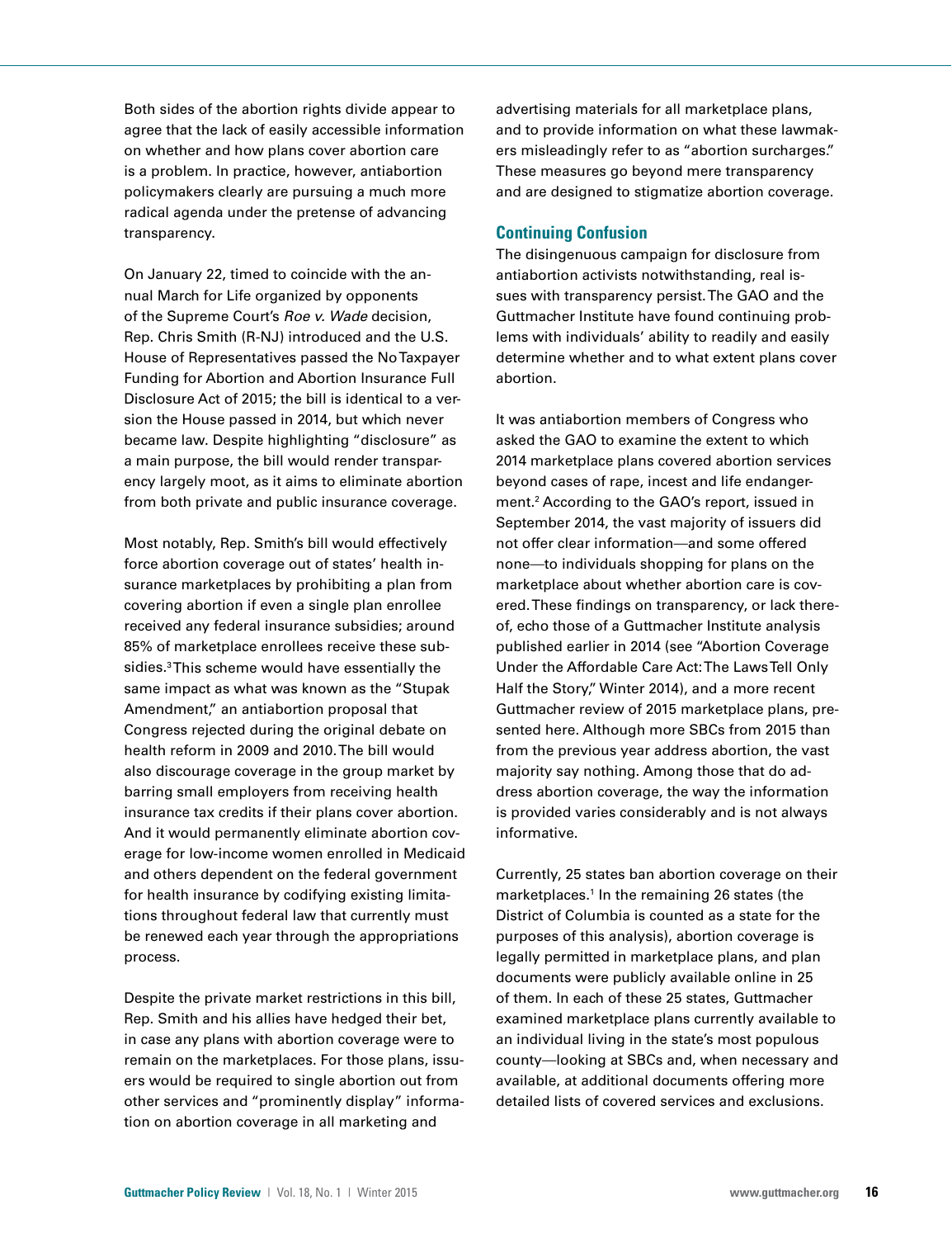Of the 25 states Guttmacher studied in 2015, five have no SBCs that describe plans' abortion coverage (see table). In another nine states, only a single issuer does so. This is an improvement from 2014, when abortion coverage or exclusions were not described in any of the SBCs examined on 15 of 23 states' online marketplaces.

On the basis of the SBCs and additional documents for 2015 available online, issuers in 12 states clearly offer plans that cover abortion beyond cases of rape, incest or life endangerment. In all 12 of these states and 10 others (a total of 22), at least one plan clearly excludes abortion

coverage. Notably, issuers are much more likely to be explicit in their SBCs when they exclude abortion than when they cover it: In 20 of the 21 states where at least one plan does not cover abortion, Guttmacher found this information in the SBC, whereas in six of the 12 states where at least one plan covers abortion, that information was readily available in an SBC.

Importantly, when issuers do mention coverage or exclusion of abortion services in SBCs, this information may appear in several different places on the form, which makes it difficult to find and compare across plans. And the language used to

| PUBLICLY ACCESSIBLE INFORMATION ON ABORTION COVERAGE |                                                                       |                                                                  |                                         |                                                                          |                                         |
|------------------------------------------------------|-----------------------------------------------------------------------|------------------------------------------------------------------|-----------------------------------------|--------------------------------------------------------------------------|-----------------------------------------|
| <b>State</b>                                         | <b>Plans with SBCs</b><br>describing<br>their coverage<br>of abortion | <b>Can confirm at least one plan</b><br>offers abortion coverage |                                         | <b>Can confirm at least one plan</b><br>does not offer abortion coverage |                                         |
|                                                      |                                                                       | <b>Information</b><br>from SBC                                   | <b>Information from</b><br>other source | <b>Information</b><br>from SBC                                           | <b>Information from</b><br>other source |
| Alaska                                               | 28 of 28                                                              | $\mathbf v$                                                      |                                         | $\mathbf v$                                                              |                                         |
| California                                           | 2 of 30                                                               |                                                                  | $\checkmark$                            | $\mathbf v$                                                              |                                         |
| Colorado                                             | 2 of 72                                                               |                                                                  | $\checkmark$                            | $\checkmark$                                                             | $\checkmark$                            |
| Connecticut                                          | $\ast$                                                                |                                                                  | $\boldsymbol{\nu}$                      |                                                                          | $\boldsymbol{\nu}$                      |
| Delaware                                             | 13 of 24                                                              |                                                                  |                                         | $\boldsymbol{\mathcal{U}}$                                               |                                         |
| <b>District of Columbia</b>                          | 2 of 28                                                               |                                                                  |                                         | $\boldsymbol{\nu}$                                                       |                                         |
| <b>Illinois</b>                                      | 46 of 143                                                             |                                                                  |                                         | $\checkmark$                                                             | V                                       |
| lowa                                                 | 0 of 34                                                               |                                                                  |                                         |                                                                          | V                                       |
| Maine                                                | 2 of 25                                                               |                                                                  | $\boldsymbol{\mathcal{U}}$              | $\checkmark$                                                             |                                         |
| Maryland                                             | 2 of 49                                                               |                                                                  |                                         | $\checkmark$                                                             |                                         |
| <b>Massachusetts</b>                                 | 11 of 97                                                              | $\checkmark$                                                     | $\boldsymbol{\mathcal{U}}$              | $\mathbf v$                                                              | $\boldsymbol{\nu}$                      |
| Minnesota                                            | 3 of 65                                                               |                                                                  |                                         | $\checkmark$                                                             |                                         |
| Montana                                              | 23 of 40                                                              | $\checkmark$                                                     | $\checkmark$                            | $\checkmark$                                                             |                                         |
| Nevada                                               | 2 of 51                                                               |                                                                  |                                         | $\checkmark$                                                             | V                                       |
| <b>New Hampshire</b>                                 | 2 of 39                                                               |                                                                  | $\boldsymbol{\nu}$                      | $\mathbf v$                                                              |                                         |
| New Jersey                                           | 0 of 47                                                               |                                                                  |                                         |                                                                          |                                         |
| <b>New Mexico</b>                                    | 24 of 52                                                              |                                                                  | $\boldsymbol{\nu}$                      | $\boldsymbol{\nu}$                                                       | $\boldsymbol{\nu}$                      |
| New York                                             | 12 of 161                                                             |                                                                  |                                         | $\checkmark$                                                             |                                         |
| Oregon                                               | 77 of 87                                                              | $\checkmark$                                                     |                                         | $\mathbf v$                                                              |                                         |
| <b>Rhode Island</b>                                  | 10 of 20                                                              | $\boldsymbol{\nu}$                                               |                                         | $\checkmark$                                                             |                                         |
| <b>Texas</b>                                         | 17 of 71                                                              |                                                                  |                                         | $\checkmark$                                                             | V                                       |
| Vermont                                              | 0 of 42                                                               |                                                                  |                                         |                                                                          |                                         |
| Washington                                           | 64 of 67                                                              | $\checkmark$                                                     |                                         | $\checkmark$                                                             |                                         |
| <b>West Virginia</b>                                 | 14 of 14                                                              |                                                                  |                                         | $\mathbf v$                                                              |                                         |
| Wyoming                                              | 0 of 40                                                               |                                                                  |                                         |                                                                          |                                         |

\*Connecticut's marketplace does not link to SBCs at all. *Notes:* SBC=summary of benefits and coverage. Includes all 2015 plans available on the marketplace to adult consumers (except limited "catastrophic" plans) in each state's most populous county at the time of Guttmacher's search.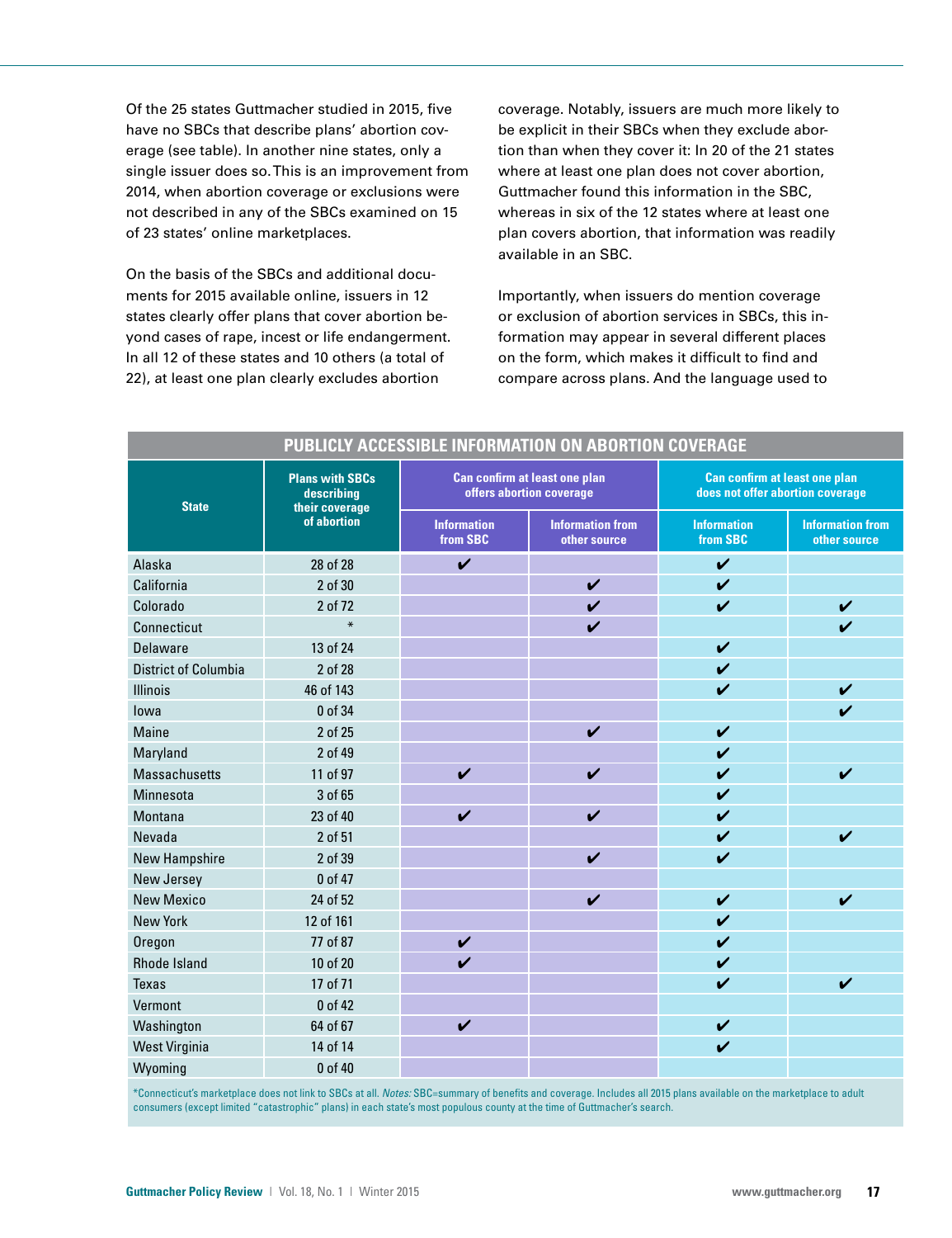describe abortion coverage or exclusions varies significantly among issuers: For example, some describe that "elective abortion is not covered" or "coverage includes pregnancy termination services," and others denote coverage of "voluntary termination of pregnancy" or exclusion of "interruption of pregnancy."

Moreover, in trying to comply with the ACA and state law, some issuers use language that is highly bureaucratic, circular and confusing. For instance, one issuer states "Includes voluntary abortion services rendered by a licensed and certified professional provider, including those for which federal funding is prohibited." Another says "Coverage includes termination of pregnancy. Laws prohibit funding of certain covered terminations of pregnancy. Premium payments are segregated to ensure compliance." And yet another issuer's SBCs only say "Pregnancy termination services are subject to restrictions and state law."

#### **Getting to True Transparency**

The Obama administration has recently acknowledged the lack of sufficient clarity in abortion coverage and is proposing new regulations to advance an "interest of increasing transparency for consumers shopping for coverage, and to assist issuers with meeting applicable disclosure requirements."4 These proposed rules—issued in December 2014 and still being finalized in response to public comment—would update SBCs for the 2016 plan year. Issuers of marketplace plans would be required "to disclose on the SBC whether abortion services are covered or excluded and whether coverage is limited to services for which federal funding is allowed." In proposed updates to the guide for issuers of individual health plans on how to complete the SBC, the administration instructs issuers to include information on abortion coverage at the end of the SBC form, in one of two boxes where certain services can be briefly listed as either covered or not.<sup>5</sup>These all represent steps in the right direction, but additional steps would substantially benefit individuals' decision making about which plan to buy or how to use the plan they have.

First, issuers should be required to post an electronic SBC for each plan offered through each

insurance marketplace website; Guttmacher found multiple instances where SBCs were not available. For those seeking individual coverage outside the marketplaces or selecting an employer-based plan, issuers should post plan SBCs to their own websites, as well.

Second, requiring all plans that must provide an SBC to present information on abortion coverage and exclusions would streamline the process for issuers and enable individuals to compare plan options. This should include not only marketplace plans (as proposed in the December 2014 rules), but all individual plans and group plans offered by employers and other entities. This must also apply to SBCs in all states, including where abortion coverage is banned in the marketplace; it is unreasonable to expect all individuals living in states that ban abortion coverage to be aware of their state's policy.

Going further, specifically guiding issuers to include information on abortion coverage or exclusions in the same place on each SBC and to use consistent language would make comparing plans easier for individuals and help ensure they understand the details of their coverage. Individuals need to be able to rely on issuers to detail whether abortion is covered, to provide information on cost-sharing for enrollees and to explain applicable limitations or exceptions. If a plan covers abortion only in certain circumstances, including when the woman's life is endangered or the pregnancy is the result of rape or incest, the SBC should clearly denote these circumstances. Issuers should also be specifically instructed on how to describe coverage limitations or exceptions while avoiding legal jargon and biased terminology. For instance, in describing an exception for life endangerment, "life of the woman" is more accurate and politically neutral than "life of the mother" (the phrasing proposed in December 2014 draft instructions to issuers of individual plans for completing the SBC).<sup>5</sup> Moreover, "elective abortion" is unhelpful because it has no medical meaning and is subject to multiple interpretations.

Finally, all SBCs should include a link to more detailed plan documents where consumers can find more thorough explanations of the coverage or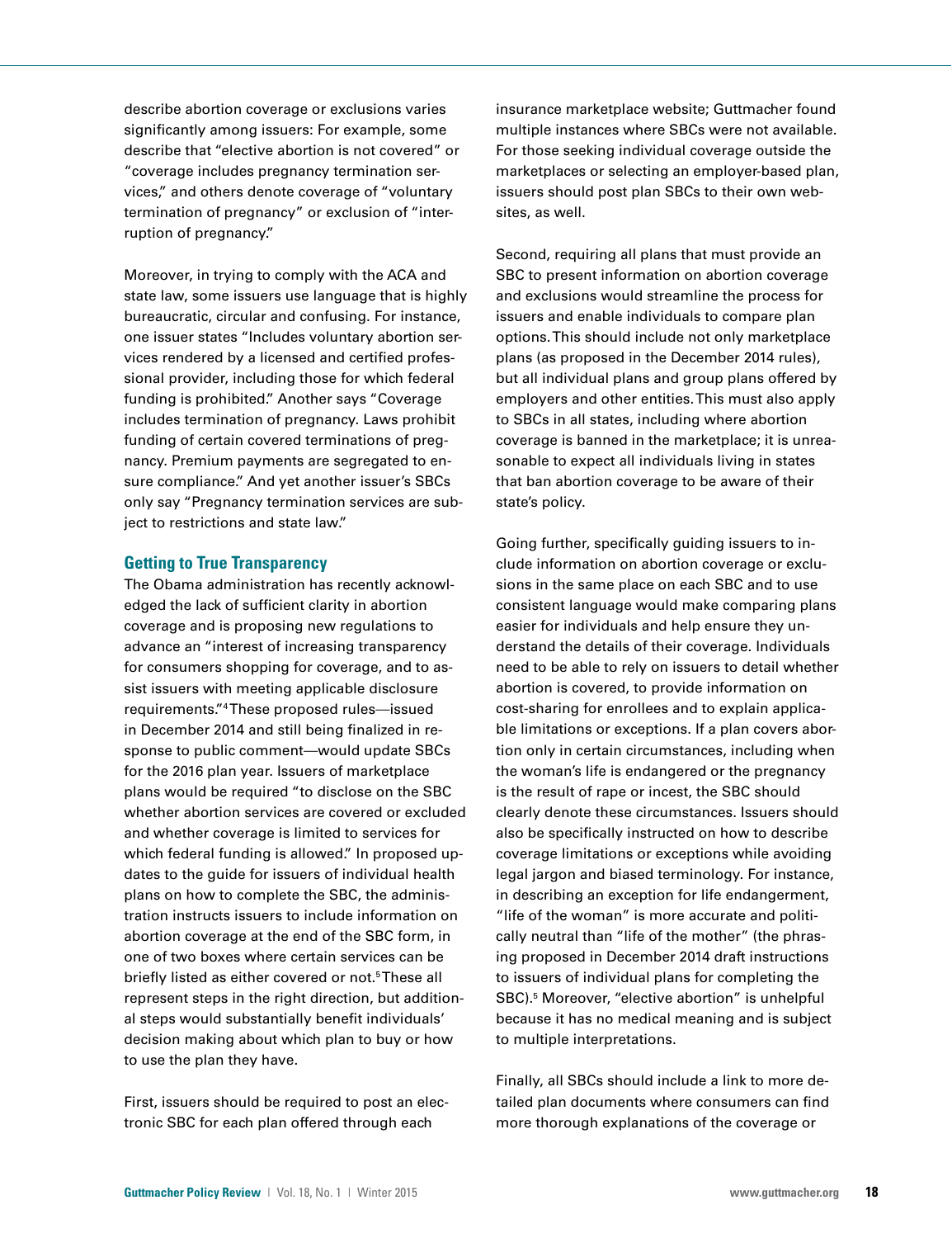exclusion of abortion, among other health services. The ultimate goal of all of these actions would be to ensure that all individuals—whether they are looking for a plan that includes or excludes abortion care—have easy access to clear, unbiased information on whether and to what extent a plan covers abortion.

## **Getting to Coverage**

Beyond this goal of transparency, women nationwide should actually have at least one coverage option that includes abortion services. Far too many women today are left without such a choice. Half the states ban abortion coverage within their state insurance marketplaces. Moreover, in 2014, the GAO found that eight states without restrictions on abortion coverage still had no marketplace plans that covered abortion beyond cases of rape, incest and life endangerment.<sup>2</sup> Guttmacher's 2015 analysis indicates that in only one of these eight states (New Hampshire) is there now at least one plan that clearly covers abortion, which seems to leave women in seven states without coverage options they could and should have. A recent Kaiser Family Foundation analysis with a different methodology came to the same conclusion.<sup>6</sup> This suggests that there are only 18 states and the District of Columbia where even a single plan offering abortion coverage could be available on the marketplaces.

One avenue for addressing this situation is the ACA's multi-state plan program, administered by the Office of Personnel Management (OPM). Under this program, the agency contracts with issuers to offer plans on marketplaces across multiple states as a way to advance competition and choice. OPM is required to ensure the availability of these plans in every state by 2017. The program continues to be phased in, and now offers more than 200 plans across 36 states, up from about 150 plans across 31 states in 2014.7

The ACA mandates that at least one of the multistate plans on each state's marketplace excludes abortion coverage, with permissible exceptions for cases of life endangerment, rape and incest. Antiabortion activists have not held back in agitating for this position. Last year, an activist in Connecticut filed a lawsuit against the federal

government and the state marketplace complaining that all marketplace plans covered abortion; Connecticut was a state where OPM had not yet installed any multi-state plans. Although there was no violation of the ACA because of the phased nature of the multi-state plan program, for 2015, OPM placed two multi-state plans that exclude abortion on the Connecticut marketplace and the lawsuit was dropped.<sup>8</sup> Similar suits were also filed in Rhode Island and Vermont—two of four states where OPM has yet to offer multi-state plans and where all other coverage options seemed to cover abortion. The Rhode Island marketplace added a plan that excludes abortion early in 2015.

By contrast, there is almost no recognition that individuals seeking plans that cover abortion deserve similar assurances. In OPM's December 2014 proposed rules on the multi-state plan program, the agency detailed only how it will ensure a choice of plans that exclude abortion.<sup>10</sup> OPM can, and should, exercise its authority to achieve balance and equity, especially given that the law itself is one-sided. If OPM were to also require that at least one multi-state plan cover abortion, women in states where such coverage is permitted would at least have the option of abortion coverage; in other states, the ban on abortion coverage would first need to be repealed.

Ensuring at least the option of a plan that covers abortion care would be one small step forward. However, few individuals buying insurance entirely base their decision on whether the plan covers an individual service—particularly a service like abortion, which no woman plans to need. What women really need is the option to use their health coverage for abortion if and when they find themselves in need of such care. California is leading the way toward this principle of true equity in access by requiring that all plans cover abortion. Last year, the state's Department of Managed Health Care clarified that a 1975 state law "requires the provision of basic health care services and the California Constitution prohibits health plans from discriminating against women who choose to terminate a pregnancy. Thus, all health plans must treat maternity services and legal abortion neutrally"—meaning that if a plan covers maternity care, it must also cover abortion.<sup>11</sup>